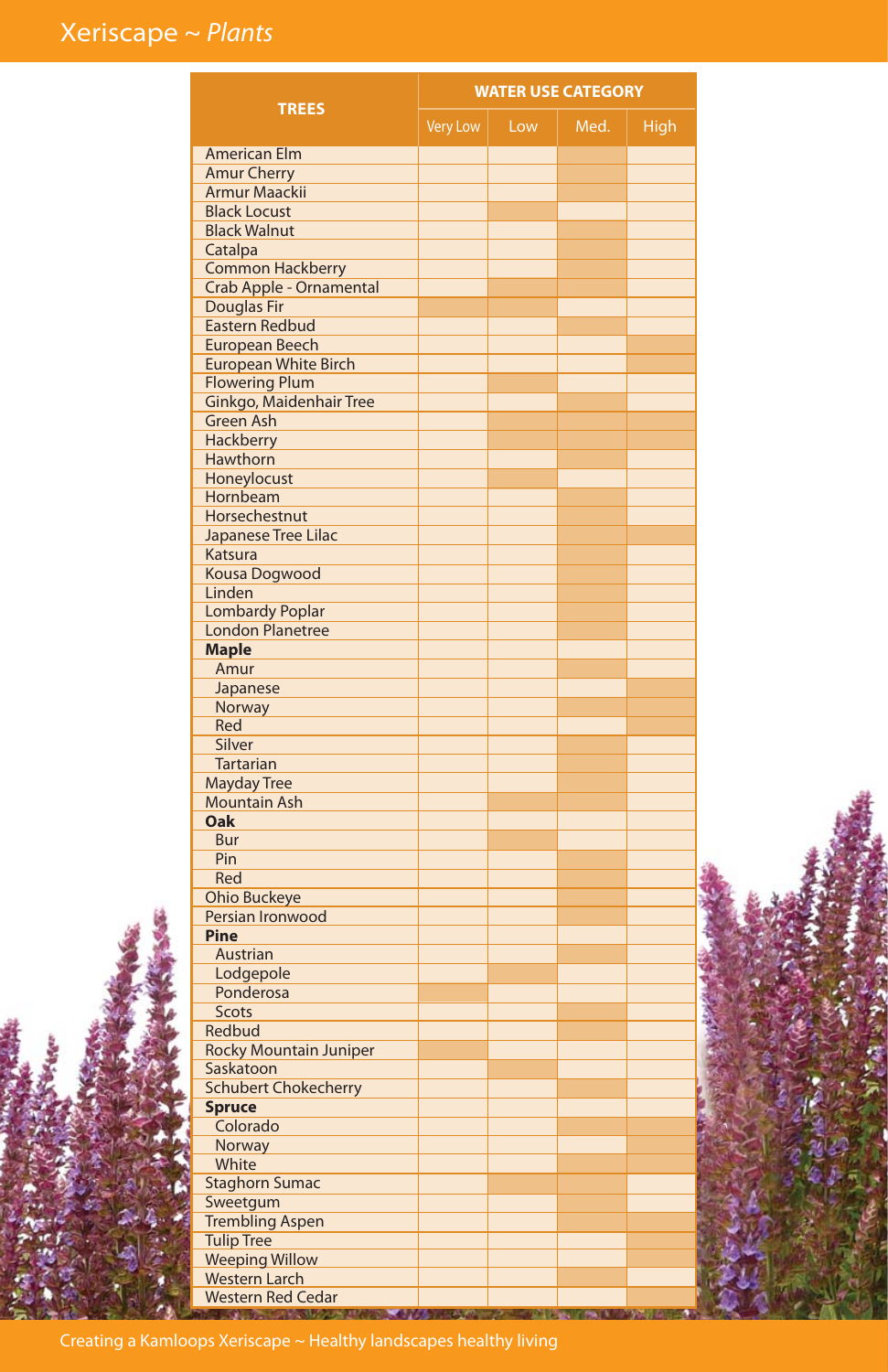|                                                     |          |     | <b>WATER USE CATEGORY</b> |             |         |
|-----------------------------------------------------|----------|-----|---------------------------|-------------|---------|
| <b>SHRUBS</b>                                       | Very Low | Low | Med.                      | <b>High</b> |         |
| <b>Alpine Currant</b>                               |          |     |                           |             |         |
| <b>Barberry</b>                                     |          |     |                           |             |         |
| <b>Beauty Bush</b>                                  |          |     |                           |             |         |
| <b>Big Sagebrush</b>                                |          |     |                           |             |         |
| Boxwood<br><b>Burning Bush</b>                      |          |     |                           |             |         |
| Cedar                                               |          |     |                           |             |         |
| Cotoneaster                                         |          |     |                           |             |         |
| <b>Cranberry Bush</b>                               |          |     |                           |             |         |
| Elderberry                                          |          |     |                           |             |         |
| <b>False Cypress</b>                                |          |     |                           |             |         |
| <b>False Spirea</b>                                 |          |     |                           |             |         |
| Firethorn / Pyrcantha                               |          |     |                           |             |         |
| Flowering Almond/Double Flowering Plum<br>Forsythia |          |     |                           |             |         |
| <b>Fragrant Sumac</b>                               |          |     |                           |             |         |
| <b>Harry Lauder's Walking Stick</b>                 |          |     |                           |             |         |
| <b>Holly</b>                                        |          |     |                           |             |         |
| Japanese Kerria                                     |          |     |                           |             |         |
| <b>Japanese Pieris</b>                              |          |     |                           |             |         |
| Juniper                                             |          |     |                           |             |         |
| Lilac                                               |          |     |                           |             |         |
| Lydia Broom                                         |          |     |                           |             |         |
| Magnolia                                            |          |     |                           |             |         |
| <b>Mock Orange</b>                                  |          |     |                           |             |         |
| <b>Mugho Pine</b>                                   |          |     |                           |             |         |
| <b>Nanking Cherry</b>                               |          |     |                           |             |         |
| Nannyberry                                          |          |     |                           |             |         |
| <b>Ninebark</b><br><b>Oregon Grape</b>              |          |     |                           |             |         |
| PeeGee Hydrangea                                    |          |     |                           |             |         |
| Potentilla, Cinquefoil                              |          |     |                           |             |         |
| Prinsepia Cherry                                    |          |     |                           |             |         |
| Privet                                              |          |     |                           |             |         |
| <b>Purple-Leaf Sand Cherry</b>                      |          |     |                           |             |         |
| Quince                                              |          |     |                           |             |         |
| Rabbitbrush                                         |          |     |                           |             |         |
| <b>Red-twig Dogwood</b>                             |          |     |                           |             |         |
| Rhododendron                                        |          |     |                           |             |         |
| <b>Rock Daphne</b>                                  |          |     |                           |             |         |
| Rose of Sharon                                      |          |     |                           |             |         |
| Rugosa Rose<br>Saskatoon                            |          |     |                           |             |         |
| Sea Buckthorn                                       |          |     |                           |             |         |
| Siberian Peashrub                                   |          |     |                           |             |         |
| Silverberry                                         |          |     |                           |             |         |
| <b>Silver Buffaloberry</b>                          |          |     |                           |             |         |
| <b>Smoke Tree</b>                                   |          |     |                           |             |         |
| <b>Smooth Sumac</b>                                 |          |     |                           |             |         |
| Snowball Hydrangea                                  |          |     |                           |             |         |
| Snowberry                                           |          |     |                           |             |         |
| Snowbrush, Buckbrush, Sticky Laurel                 |          |     |                           |             |         |
| Spirea                                              |          |     |                           |             |         |
| Spruce                                              |          |     |                           |             |         |
| <b>Tamarisk</b>                                     |          |     |                           |             |         |
| Weigelia                                            |          |     |                           |             |         |
| Willow e.g. Blue Fox                                |          |     |                           |             |         |
| Yew                                                 |          |     |                           |             | Aniloop |

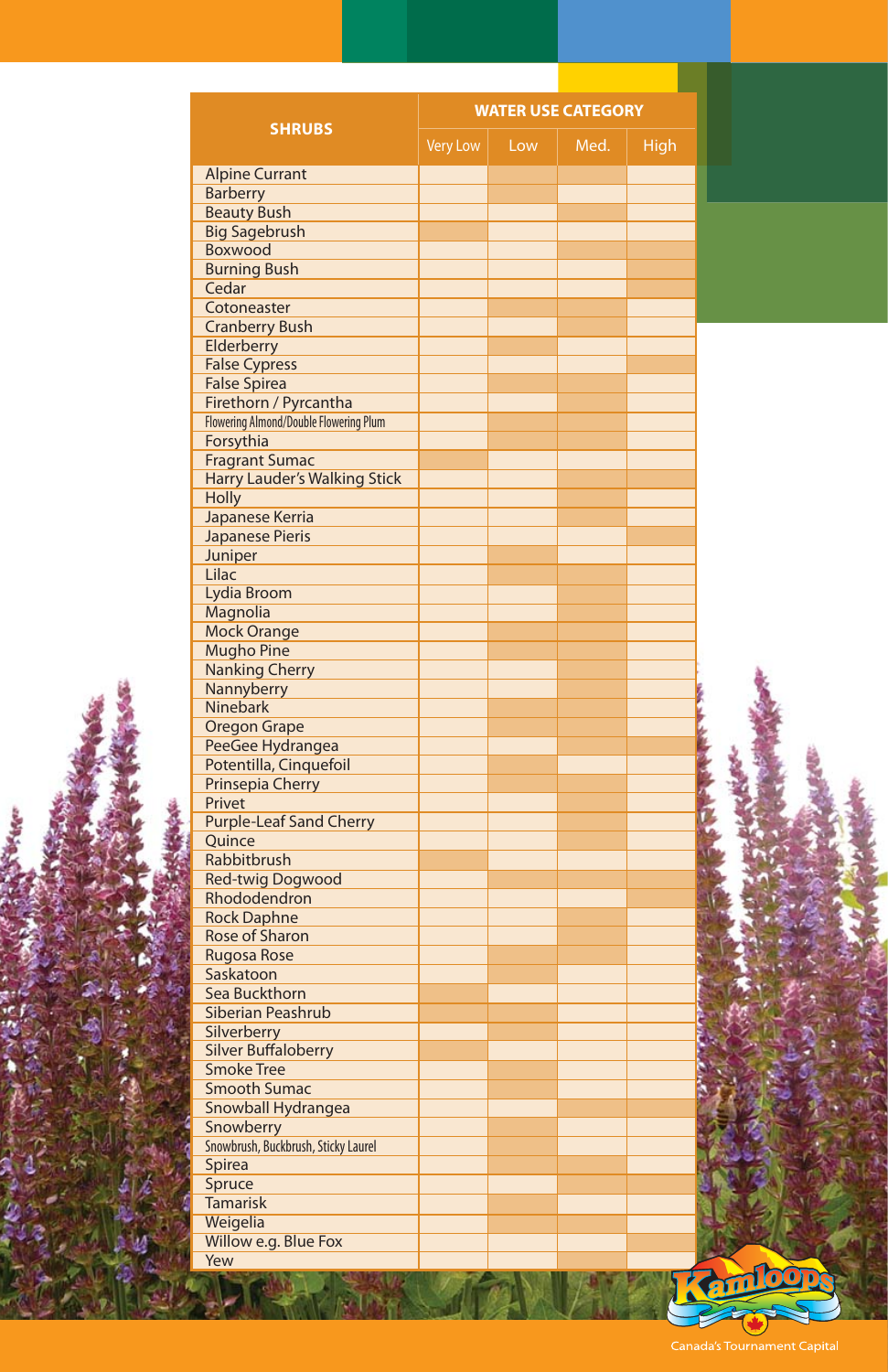|                                 | <b>WATER USE CATEGORY</b> |     |      |      |  |
|---------------------------------|---------------------------|-----|------|------|--|
| <b>VINES &amp; GROUNDCOVERS</b> | <b>Very Low</b>           | Low | Med. | High |  |
| <b>American Bittersweet</b>     |                           |     |      |      |  |
| <b>Boston Ivy</b>               |                           |     |      |      |  |
| <b>Carpet Bugle</b>             |                           |     |      |      |  |
| Clematis                        |                           |     |      |      |  |
| Cliff Green / Rat-stripper      |                           |     |      |      |  |
| <b>Climbing Hydrangea</b>       |                           |     |      |      |  |
| <b>Climbing Rose</b>            |                           |     |      |      |  |
| <b>Dutchman's Pipe</b>          |                           |     |      |      |  |
| Goutweed                        |                           |     |      |      |  |
| Honeysuckle                     |                           |     |      |      |  |
| <b>Horizontal Cotoneaster</b>   |                           |     |      |      |  |
| <b>Horizontal Juniper</b>       |                           |     |      |      |  |
| Japanese Spurge                 |                           |     |      |      |  |
| Kinnickinnick                   |                           |     |      |      |  |
| <b>Pussytoes</b>                |                           |     |      |      |  |
| <b>Silver Lace Vine</b>         |                           |     |      |      |  |
| Snow-In-Summer                  |                           |     |      |      |  |
| Stonecrop, Sedum (creeping)     |                           |     |      |      |  |
| <b>Thrift</b>                   |                           |     |      |      |  |
| Thyme                           |                           |     |      |      |  |
| <b>Trumpet Vine</b>             |                           |     |      |      |  |
| Vancouver Gold Broom            |                           |     |      |      |  |
| Virginia Creeper                |                           |     |      |      |  |
| Wintercreeper                   |                           |     |      |      |  |
| Wisteria                        |                           |     |      |      |  |
| <b>Wooly Thyme</b>              |                           |     |      |      |  |
| <b>Wooly Yarrow</b>             |                           |     |      |      |  |
| Wormwood                        |                           |     |      |      |  |



|                                            | <b>WATER USE CATEGORY</b> |     |      |      |  |
|--------------------------------------------|---------------------------|-----|------|------|--|
| <b>ORNAMENTAL GRASSES</b>                  | <b>Very Low</b>           | Low | Med. | High |  |
| <b>Blue Oat Grass</b>                      |                           |     |      |      |  |
| Bluestem                                   |                           |     |      |      |  |
| <b>Bulbous Oat Grass</b>                   |                           |     |      |      |  |
| <b>Feather Grass</b>                       |                           |     |      |      |  |
| <b>Feather Reed Grass</b>                  |                           |     |      |      |  |
| <b>Fountain Grass (annual in Kamloops)</b> |                           |     |      |      |  |
| Japanese Blood Grass                       |                           |     |      |      |  |
| <b>Maiden Grass</b>                        |                           |     |      |      |  |
| <b>Mondo Grass</b>                         |                           |     |      |      |  |
| <b>Moor Grass</b>                          |                           |     |      |      |  |
| Mosquito Grass, Blue Grama Grass           |                           |     |      |      |  |
| Pampas Grass (annual in Kamloops)          |                           |     |      |      |  |
| <b>Pepindale Blue Fescue</b>               |                           |     |      |      |  |
| <b>Plume Grass</b>                         |                           |     |      |      |  |
| <b>Quaking Grass</b>                       |                           |     |      |      |  |
| <b>Ribbon Grass</b>                        |                           |     |      |      |  |
| Sedge                                      |                           |     |      |      |  |
| <b>Sweet Flag</b>                          |                           |     |      |      |  |
| <b>Switch Grass</b>                        |                           |     |      |      |  |
| <b>Tufted Hairgrass</b>                    |                           |     |      |      |  |
| Wild Rye, Blue Lyme Grass                  |                           |     |      |      |  |
|                                            |                           |     |      |      |  |

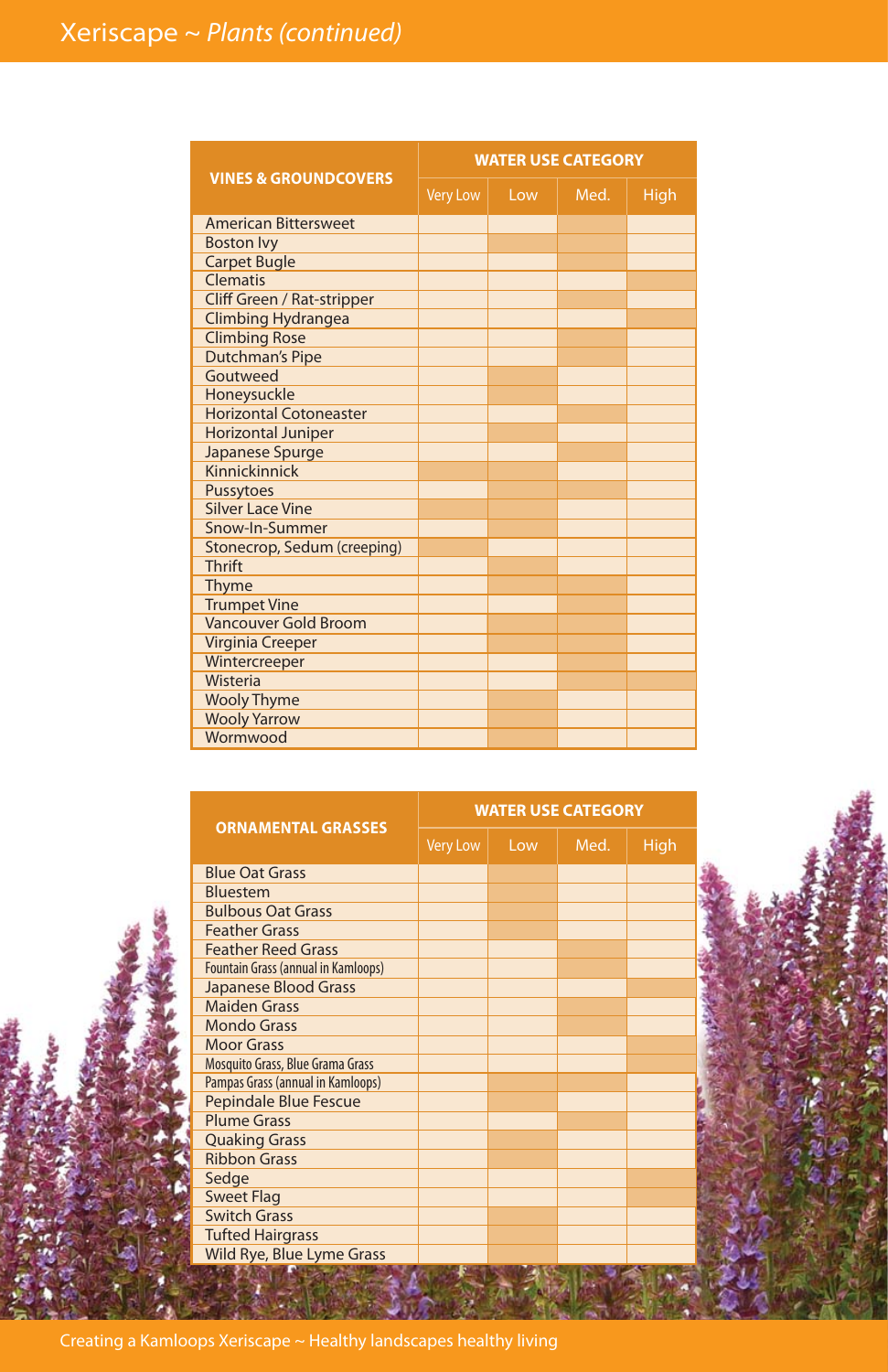|                                                  |          |     | <b>WATER USE CATEGORY</b> |      |  |
|--------------------------------------------------|----------|-----|---------------------------|------|--|
| <b>PERENNIALS &amp; BIENNIALS</b>                | Very Low | Low | Med.                      | High |  |
| <b>Alum Root</b>                                 |          |     |                           |      |  |
| Aster                                            |          |     |                           |      |  |
| Astilbe, False Spirea                            |          |     |                           |      |  |
| Avens, Geum                                      |          |     |                           |      |  |
| <b>Basket of Gold</b>                            |          |     |                           |      |  |
| <b>Bellflower</b>                                |          |     |                           |      |  |
| Bergenia                                         |          |     |                           |      |  |
| <b>Black-eyed Susan</b>                          |          |     |                           |      |  |
| <b>Blanket Flower</b>                            |          |     |                           |      |  |
| <b>Bleeding Heart</b>                            |          |     |                           |      |  |
| <b>Blue Mist Shrub</b>                           |          |     |                           |      |  |
| Candytuft                                        |          |     |                           |      |  |
| Carnation                                        |          |     |                           |      |  |
| Catmint                                          |          |     |                           |      |  |
| Columbine                                        |          |     |                           |      |  |
| Coral Bells, Heuchera                            |          |     |                           |      |  |
| Cornflower, Basketflower,                        |          |     |                           |      |  |
| <b>Bachelor's Buttons</b>                        |          |     |                           |      |  |
| Cranesbill                                       |          |     |                           |      |  |
| <b>Cushion Spurge</b>                            |          |     |                           |      |  |
| <b>Daylily</b>                                   |          |     |                           |      |  |
| Delphinium                                       |          |     |                           |      |  |
| <b>False Indigo</b>                              |          |     |                           |      |  |
| <b>False Rockcress</b><br><b>False Sunflower</b> |          |     |                           |      |  |
|                                                  |          |     |                           |      |  |
| Fleabane                                         |          |     |                           |      |  |
| Foxglove<br>Gayfeather                           |          |     |                           |      |  |
| <b>Globe Centaurea</b>                           |          |     |                           |      |  |
| <b>Globe Thistle</b>                             |          |     |                           |      |  |
| <b>Helleborus</b>                                |          |     |                           |      |  |
| Hen-and-chicks                                   |          |     |                           |      |  |
| Hollyhock                                        |          |     |                           |      |  |
| <b>Hollyhock Mallow</b>                          |          |     |                           |      |  |
| Hosta, Plantain Lily                             |          |     |                           |      |  |
| <b>Iris</b>                                      |          |     |                           |      |  |
| Lamb's Ears                                      |          |     |                           |      |  |
| Lavender                                         |          |     |                           |      |  |
| Leopard's Bane                                   |          |     |                           |      |  |
| Lily-of-the-valley                               |          |     |                           |      |  |
| Lupine, Russell Hybrids                          |          |     |                           |      |  |
| <b>Maltese Cross</b>                             |          |     |                           |      |  |
| <b>Marguerite Daisy</b>                          |          |     |                           |      |  |
| <b>Missouri Evening Primrose</b>                 |          |     |                           |      |  |
| <b>Moss Phlox</b>                                |          |     |                           |      |  |
| <b>Oriental Poppy</b>                            |          |     |                           |      |  |
| <b>Painted Daisy</b>                             |          |     |                           |      |  |
| <b>Pasque Flower</b>                             |          |     |                           |      |  |
|                                                  |          |     |                           |      |  |

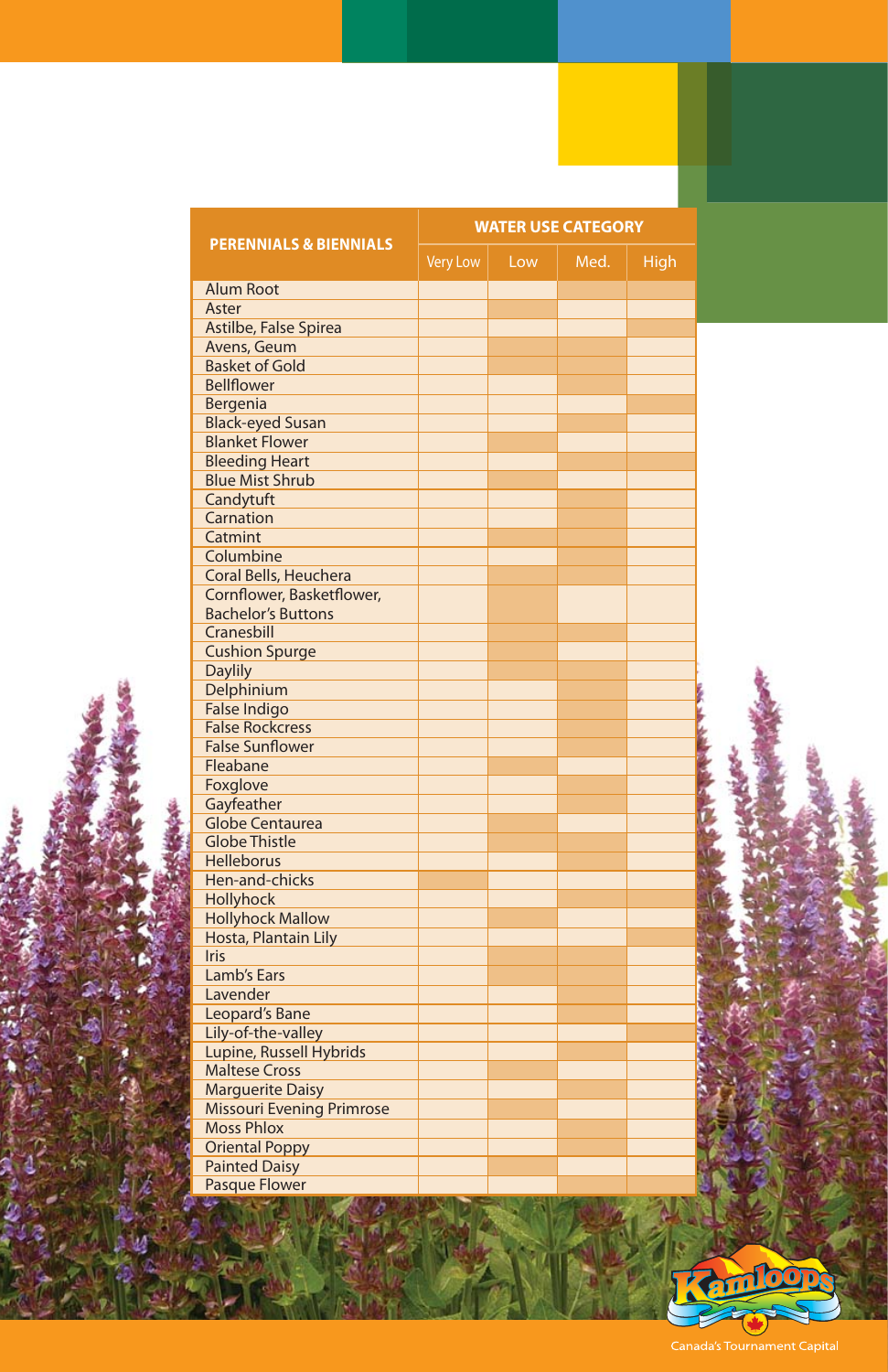|                                   |                 |     | <b>WATER USE CATEGORY</b> |             |
|-----------------------------------|-----------------|-----|---------------------------|-------------|
| <b>PERENNIALS &amp; BIENNIALS</b> | <b>Very Low</b> | Low | Med.                      | <b>High</b> |
| Penstemon                         |                 |     |                           |             |
| Peony                             |                 |     |                           |             |
| <b>Perennial Flax</b>             |                 |     |                           |             |
| Perennial Salvia, Sage            |                 |     |                           |             |
| Periwinkle                        |                 |     |                           |             |
| <b>Purple Coneflower</b>          |                 |     |                           |             |
| <b>Red Valerian</b>               |                 |     |                           |             |
| <b>Red-Hot Poker</b>              |                 |     |                           |             |
| Rhubarb                           |                 |     |                           |             |
| <b>Rockcress</b>                  |                 |     |                           |             |
| <b>Russian Sage</b>               |                 |     |                           |             |
| Saxifrage                         |                 |     |                           |             |
| Sea Holly                         |                 |     |                           |             |
| <b>Shasta Daisy</b>               |                 |     |                           |             |
| <b>Siberian Wallflower</b>        |                 |     |                           |             |
| Sneezeweed                        |                 |     |                           |             |
| Soapwort                          |                 |     |                           |             |
| Stonecrop, Sedum (upright)        |                 |     |                           |             |
| <b>Tickseed/Coreopsis</b>         |                 |     |                           |             |
| Veronica, Speedwell               |                 |     |                           |             |
| <b>Wild Bergamot</b>              |                 |     |                           |             |
| Yarrow                            |                 |     |                           |             |
| Yucca                             |                 |     |                           |             |

|                           | <b>WATER USE CATEGORY</b> |     |      |      |  |
|---------------------------|---------------------------|-----|------|------|--|
| <b>ANNUALS</b>            | Very Low                  | Low | Med. | High |  |
| Ageratum                  |                           |     |      |      |  |
| <b>Bachelor's Buttons</b> |                           |     |      |      |  |
| Bacopa                    |                           |     |      |      |  |
| <b>Bidens</b>             |                           |     |      |      |  |
| <b>Black-eyed Susan</b>   |                           |     |      |      |  |
| Calendula, Pot Marigold   |                           |     |      |      |  |
| <b>California Poppy</b>   |                           |     |      |      |  |
| Canna                     |                           |     |      |      |  |
| <b>Castor Bean</b>        |                           |     |      |      |  |
| Celosia, Cockscomb        |                           |     |      |      |  |
| Cosmos                    |                           |     |      |      |  |
| Dahlia                    |                           |     |      |      |  |
| <b>Diascia</b>            |                           |     |      |      |  |
| Dichondra                 |                           |     |      |      |  |
| <b>Dusty Miller</b>       |                           |     |      |      |  |
| <b>English Daisy</b>      |                           |     |      |      |  |
| Fan Flower, Scaevola      |                           |     |      |      |  |
| Forget-me-not             |                           |     |      |      |  |
| Fuschia                   |                           |     |      |      |  |
| Gaillardia                |                           |     |      |      |  |
| Gazania                   |                           |     |      |      |  |
| Geranium                  |                           |     |      |      |  |
| <b>Gerbera Daisy</b>      |                           |     |      |      |  |
| Gladiolus                 |                           |     |      |      |  |
| Heliotrope                |                           |     |      |      |  |
| Ice Plant                 |                           |     |      |      |  |
| <b>Iceland Poppy</b>      |                           |     |      |      |  |
| 197.61                    |                           |     |      |      |  |